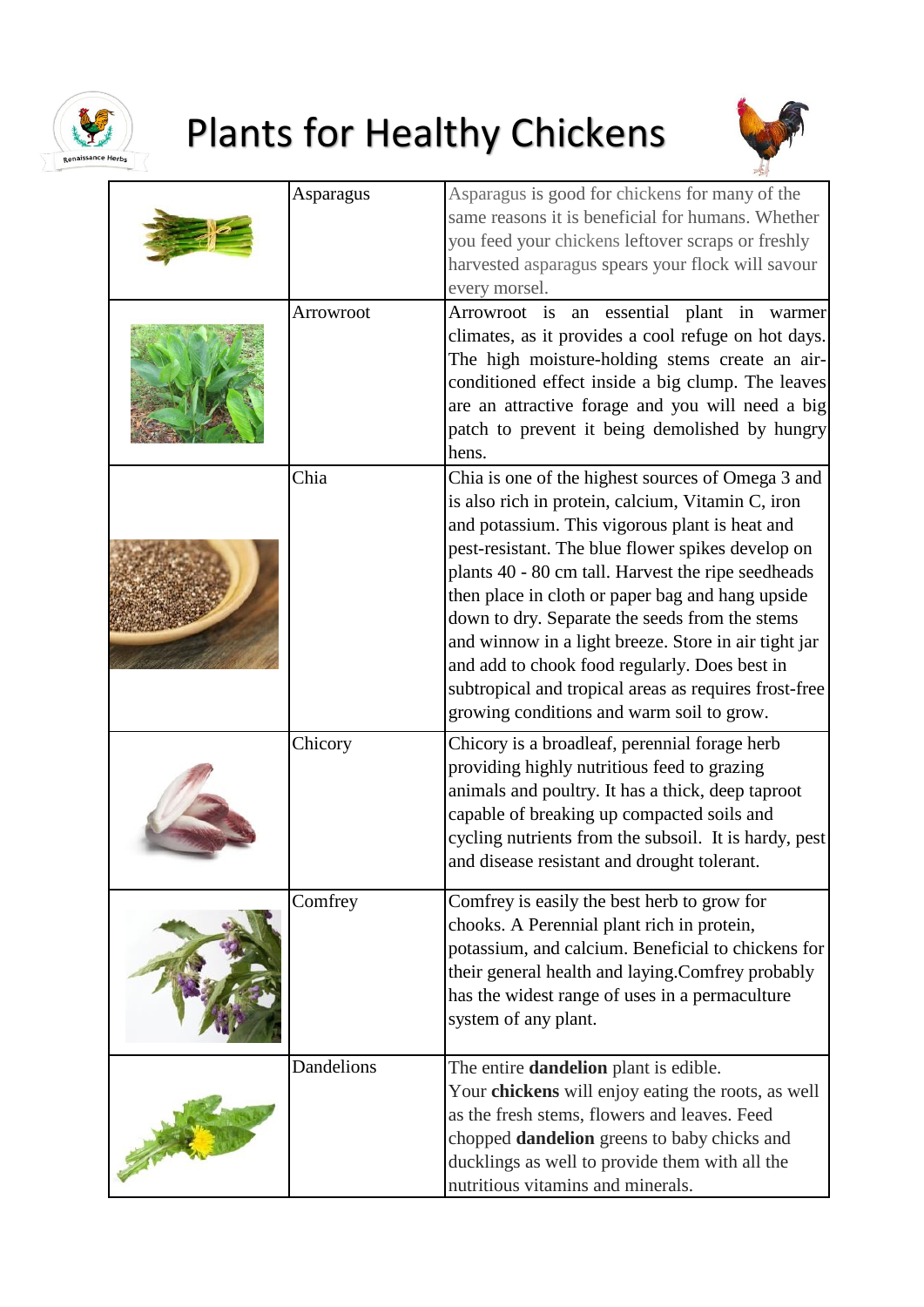| Fennel               | Lacy pods of yellow flowers attract butterfly<br>larvae and beneficial insects for chickens to<br>eat. Their foliage and seeds are also good for<br>general health                                                                                                                                                                                                                  |
|----------------------|-------------------------------------------------------------------------------------------------------------------------------------------------------------------------------------------------------------------------------------------------------------------------------------------------------------------------------------------------------------------------------------|
| <b>Garden Greens</b> | Perfect foraging tucker. Pak Choi, Chicory,<br>Clover, Lucerne, Millet, Nasturtium, Plantain,<br>Silverbeet, & Salad Mallow.                                                                                                                                                                                                                                                        |
| Lavender-            | Stops Lice in the coop. Cut up and put in the<br>laying box to stop lice and mites. Make the eggs<br>smell like pot pourri!is a natural insect repellent.<br>Putting dried lavender in your chicken coop can<br>have calming effects on the chickens as well as<br>being a natural air freshener.                                                                                   |
| Lemon Balm           | Lemon Balm has a range of useful properties that<br>benefit the hens. As a medicinal herb it is<br>antiviral, so may protect against some poultry<br>diseases. It is also antibacterial and highly<br>aromatic, so try cutting a few short stems every<br>day and adding it to your nest boxes. It is also<br>believed to be rodent repellent. It attracts bees and<br>butterflies. |
| <b>Lemon Grass</b>   | Lemon grass chopped and dried makes a great<br>nesting material, the citronella in the plant repels<br>mites and insects that annoy chickens when they<br>sit still to lay                                                                                                                                                                                                          |
| Nasturtium           | Stops Parasites when eaten. A natural way to keep<br>your chickens healthy on the inside.A great<br>general plant for chicken health. It has antiseptic<br>and antibiotic properties. Its seeds can be used as a<br>natural chicken de-wormer. It also has insect<br>repellent qualities                                                                                            |
| Oregano              | Can boost chickens immune systems and helps<br>fight off e.coli, coccidiosis, salmonella, and avian<br>flu. Oregano is being studied as a natural<br>antibiotic on large scale poultry farms.                                                                                                                                                                                       |
| Rosemary             | Aromatic scent repels insects.                                                                                                                                                                                                                                                                                                                                                      |